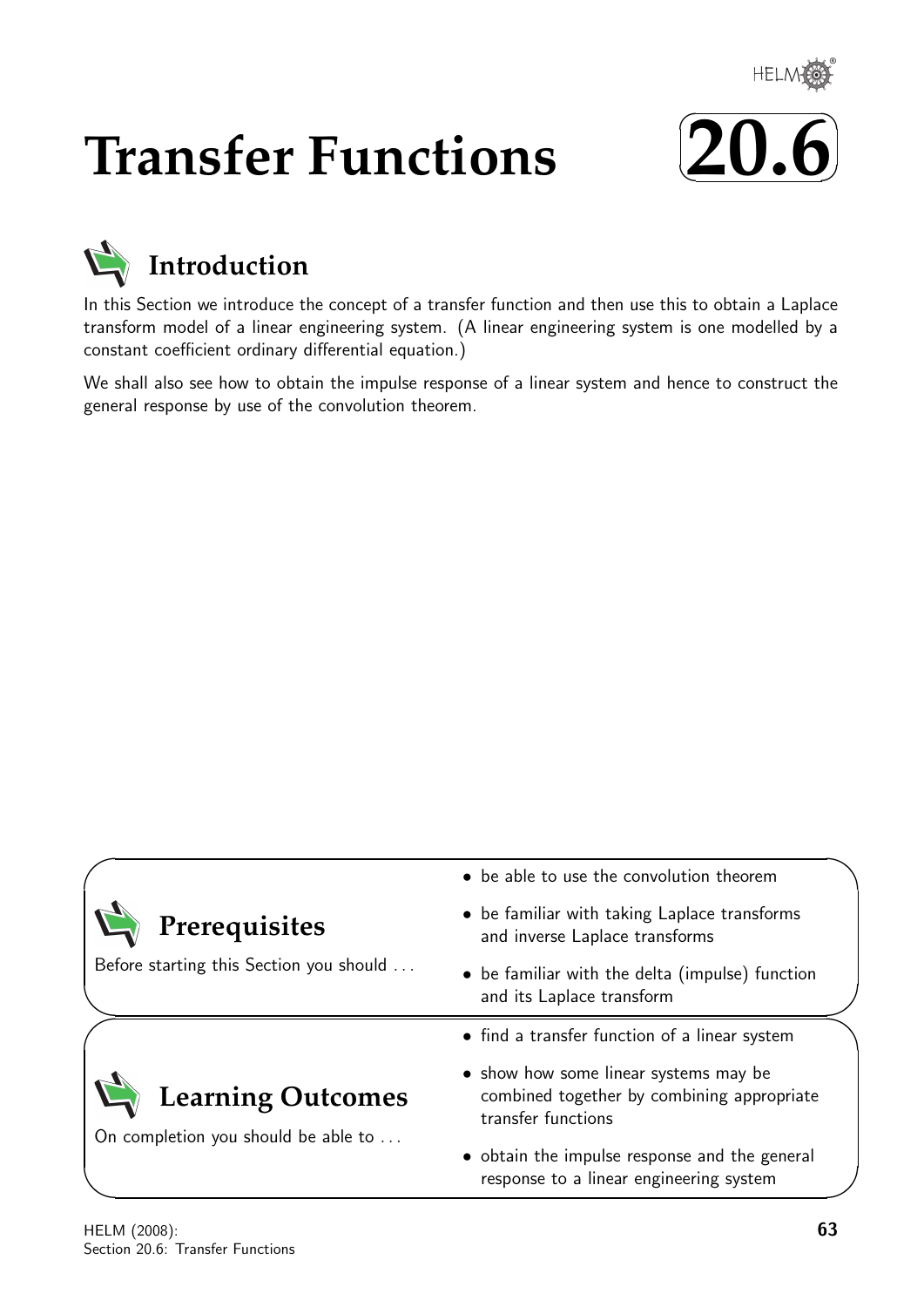## **1. Transfer functions and linear systems**

Linear engineering systems are those that can be modelled by linear differential equations. We shall only consider those sytems that can be modelled by constant coefficient ordinary differential equations.

Consider a system modelled by the second order differential equation.

$$
a\frac{d^2y}{dt^2} + b\frac{dy}{dt} + cy = f(t)
$$

in which  $a, b, c$  are given constants and  $f(t)$  is a given function. In this context  $f(t)$  is often called the input signal or forcing function and the solution  $y(t)$  is often called the output signal. We shall assume that the initial conditions are zero (in this case  $y(0)=0,\,y'(0)=0).$ 

Now, taking the Laplace transform of the differential equation, gives:

$$
(as2 + bs + c)Y(s) = F(s)
$$

in which we have used  $y(0) = y'(0) = 0$  and where we have designated  $\mathcal{L}{y(t)} = Y(s)$  and  $\mathcal{L}{f(t)} = F(s).$ 

We define the **transfer function** of a system to be the ratio of the Laplace transform of the output signal to the Laplace transform of the input signal with the initial conditions as zero. The transfer function (a function of s), is denoted by  $H(s)$ . In this case

$$
H(s) \equiv \frac{Y(s)}{F(s)} = \frac{1}{as^2 + bs + c}
$$

Now, in the special case in which the input signal is the delta function,  $f(t) = \delta(t)$ , we have  $F(s) = 1$ and so,

$$
H(s) = Y(s)
$$

We call the solution to the differential equation in this special case the **unit impulse response function** and denote it by  $h(t)u(t)$  (we include the step function  $u(t)$  to emphasize its causality). So

$$
h(t)u(t) = \mathcal{L}^{-1}{H(s)}
$$
 when  $f(t) = \delta(t)$ 

Now, keeping this in mind and returning to the general case in which the input signal  $f(t)$  is not necessarily the impulse function  $\delta(t)$ , we have:

$$
Y(s) = H(s)F(s)
$$

and so the solution for the output signal is, as usual, obtained by taking the inverse Laplace transform:

$$
y(t) = \mathcal{L}^{-1}{Y(s)} = \mathcal{L}^{-1}{H(s)F(s)}
$$
  
=  $(h * f)(t)$ 

using the convolution theorem.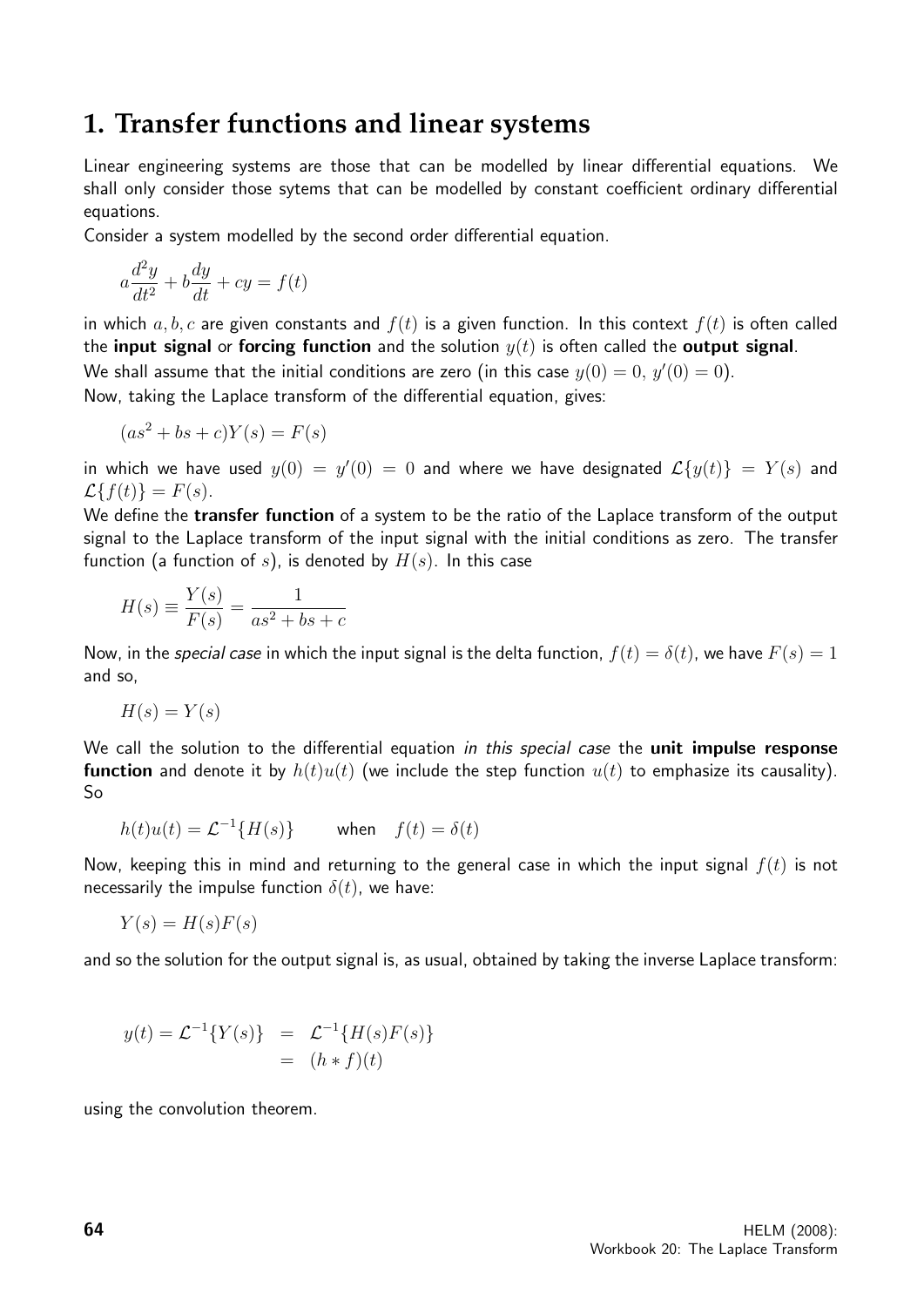



Linear System Solution

The solution to a linear system, modelled by a constant coefficient ordinary differential equation, is given by the convolution of the unit impulse response function  $h(t)u(t)$  with the input function  $f(t)$ .

This approach provides yet another method of solving a linear system as Example 6 illustrates.



### **Example 6**

Find the impulse response function  $h(t)$  to a linear engineering system modelled by the differential equation:

$$
\frac{d^2y}{dt^2} + 4y = e^{-t} \qquad y(0) = 0 \quad y'(0) = 0
$$

and hence solve the system.

### Solution

Here

$$
H(s) = \frac{1}{s^2 + 4} \qquad \left( = \frac{1}{as^2 + bs + c} \quad \text{with} \quad a = 1, \ b = 0, \ c = 4 \right)
$$

This is obtained by replacing the forcing function  $e^{-t}$  by the impulse function  $\delta(t)$  and then taking the Laplace transform. Using this:

$$
h(t) = \mathcal{L}^{-1}{H(s)} = \mathcal{L}^{-1}\left\{\frac{1}{s^2 + 4}\right\} = \frac{1}{2}\sin 2t.u(t)
$$

Then the output  $y(t)$  corresponding to the input  $e^{-t}$  is given by the convolution of  $e^{-t}$  and  $h(t)$ . That is,

$$
y(t) = (h * e^{-t})(t) = \int_0^t \frac{1}{2} \sin 2(t - x) e^{-x} dx
$$
  
= 
$$
\frac{1}{10} \left[ \sin 2t - 2 \cos 2t + 2e^{-t} \right]
$$

(Note: the last integral can be determined by integrating by parts (twice), or by use of a computer algebra system such as Matlab.)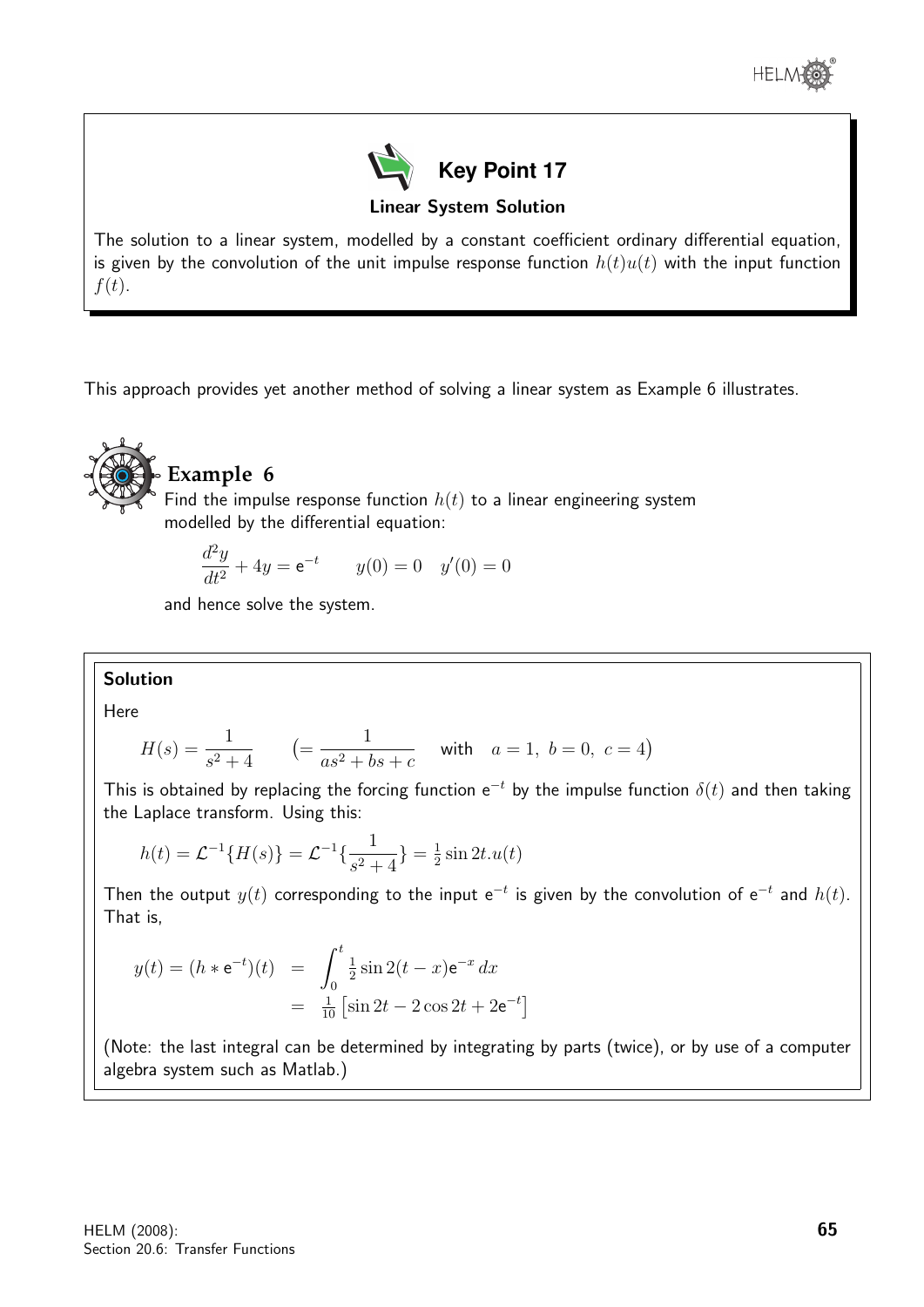

Use the transfer function approach to solve

$$
\frac{dx}{dt} - 4x = \sin t \qquad x(0) = 0.
$$

Begin by finding the transfer function  $H(s)$ :

### Your solution

### Answer

You should find  $H(s) = 1/(s-4)$  since the transfer function is the Laplace transform of the output  $X(s)$  when the input is a delta function  $\delta(t)$ .

Now obtain an expression for the solution  $x(t)$  in terms of the convolution:

### Your solution

Answer

You should obtain  $x(t) = (\sin t * h)(t)$  where

$$
h(t) = \mathcal{L}^{-1}{H(s)} = \mathcal{L}^{-1}\left\{\frac{1}{s-4}\right\} = e^{4t}u(t) \quad \text{and} \quad x(t) = \int_0^t (\sin x)e^{4(t-x)}u(t-x) dx
$$

Now complete the evaluation of this integral:

Your solution

### Answer

If  $t > 0$  then  $u(t - x) = 1$  and so

$$
x(t) = \int_0^t \sin x \ e^{4(t-x)} dx = e^{4t} \left\{ \left[ -\frac{\sin x}{4} e^{-4x} \right]_0^t - \int_0^t -\frac{\cos x}{4} e^{-4x} dx \right\}
$$
  
\n
$$
= e^{4t} \left\{ -\frac{\sin t}{4} e^{-4t} + \frac{1}{4} \left( \left[ -\frac{\cos x}{4} e^{-4x} \right]_0^t - \int_0^t \frac{\sin x}{4} e^{-4x} dt \right) \right\}
$$
  
\nTherefore  $x(t) = -\frac{1}{4} \sin t - \frac{1}{16} \cos t + \frac{1}{16} e^{4t} - \frac{1}{16} x(t)$   
\nHence  $x(t) = \frac{1}{17} \left( -4 \sin t - \cos t + e^{4t} \right)$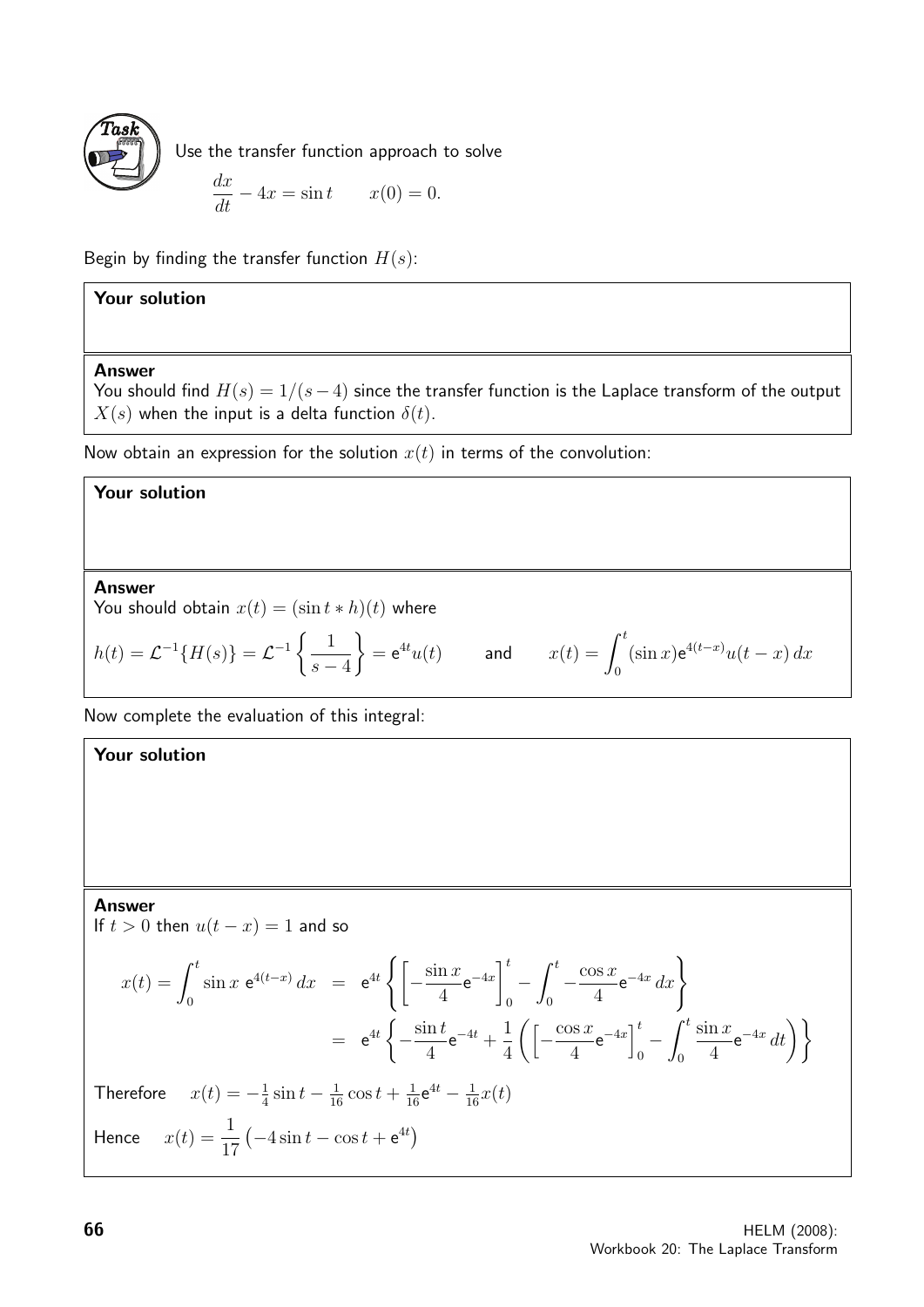

# **2. Modelling linear systems by transfer functions**

We have seen previously that an engineering system can be modelled by one or more differential equations. However, with the introduction of the transfer function we have an alternative model which we examine in this Section.

It will be helpful to develop a pictorial approach to system modelling. To begin, we can imagine a differential equation:

$$
a\frac{d^2y}{dt^2} + b\frac{dy}{dt} + cy = f(t)
$$

as being a model of the engineering system which transforms the input signal  $f(t)$  into an output signal  $y(t)$  (the solution of the differential equation). The system is characterised by the values of the coefficients  $a, b, c$ . A different engineering system will be characterised by a different set of coefficients. These coefficients are *independent* of the input signal. Changing the input signal does not change the system. It is the system that changes the input signal into the output signal. This is easy to describe pictorially (Figure 21).



**Figure 21**: Block diagram describing the system in the  $t$ -domain

In a block diagram the system is represented by a rectangular box and the input and output signals represented by lines with an arrow to indicate the 'flow'.

After the Laplace transform of the differential equation is taken, the differential equation is transformed into

$$
Y(s) \equiv H(s)F(s) \qquad H(s) \equiv \frac{1}{as^2 + bs + c}
$$

in which  $H(s)$  is the transfer function. The latter characterises (in Laplace transform terms) the engineering system from which it was derived. The relation, connecting the Laplace transform of the output  $Y(s)$  to the Laplace transform of the input  $F(s)$ , can also be described schematically (Figure 22).

| F(s)                | system | Y(s)                 |  |
|---------------------|--------|----------------------|--|
| <i>input signal</i> | H(s)   | <i>output signal</i> |  |

|  |  | <b>Figure 22</b> : Block diagram describing the system in the $s$ -domain |  |  |  |
|--|--|---------------------------------------------------------------------------|--|--|--|
|--|--|---------------------------------------------------------------------------|--|--|--|

We can begin to model an engineering system directly in terms of transfer functions. In order to do this effectively we need to know how transfer functions are to be combined together. Before we do this we first extend our block diagrams to allow for 'interactions'.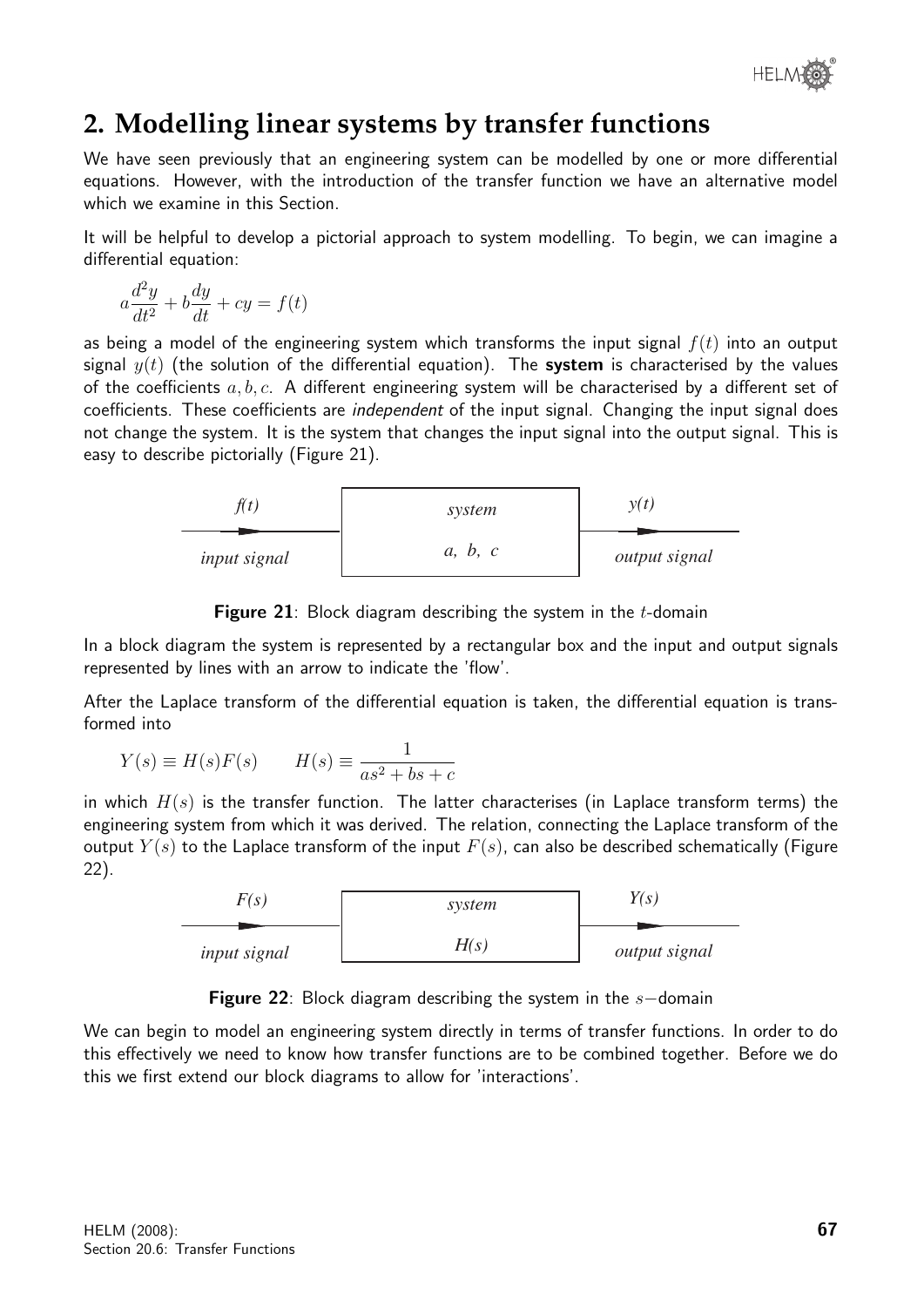There are three basic components occurring in block diagrams which we now describe.

The first component, we have already met: the block relating the input to the output (Figure 23):



Figure 23: Input to Output

The second component is called a summing point (Figure 24):



Figure 24: Summing point

Here we have shown two incoming signals  $R(s)$ ,  $X(s)$  (but at a general summing point there may be *many* incoming signals) and one outgoing signal (there should never be more than *one* outgoing signal). The sign attached to the incoming signal defines whether the signal is adding to  $(+)$  or subtracting from  $(-)$  the summing point. The outgoing signal is then calculated in an obvious way, taking these signs into account.

The third component is a take-off point (Figure 25):



Figure 25: Take-off point

Here the value of the signal  $Y(s)$  is found in such a way as not to affect the signal that is being transmitted. (This situation can never be precisely realised in practice, but using sensitive measuring devices it can be well approximated. As a simple example consider the problem of measuring the temperature of a certain volume of liquid. The act of putting a thermometer in the liquid will usually slightly affect the temperature we are trying to observe.)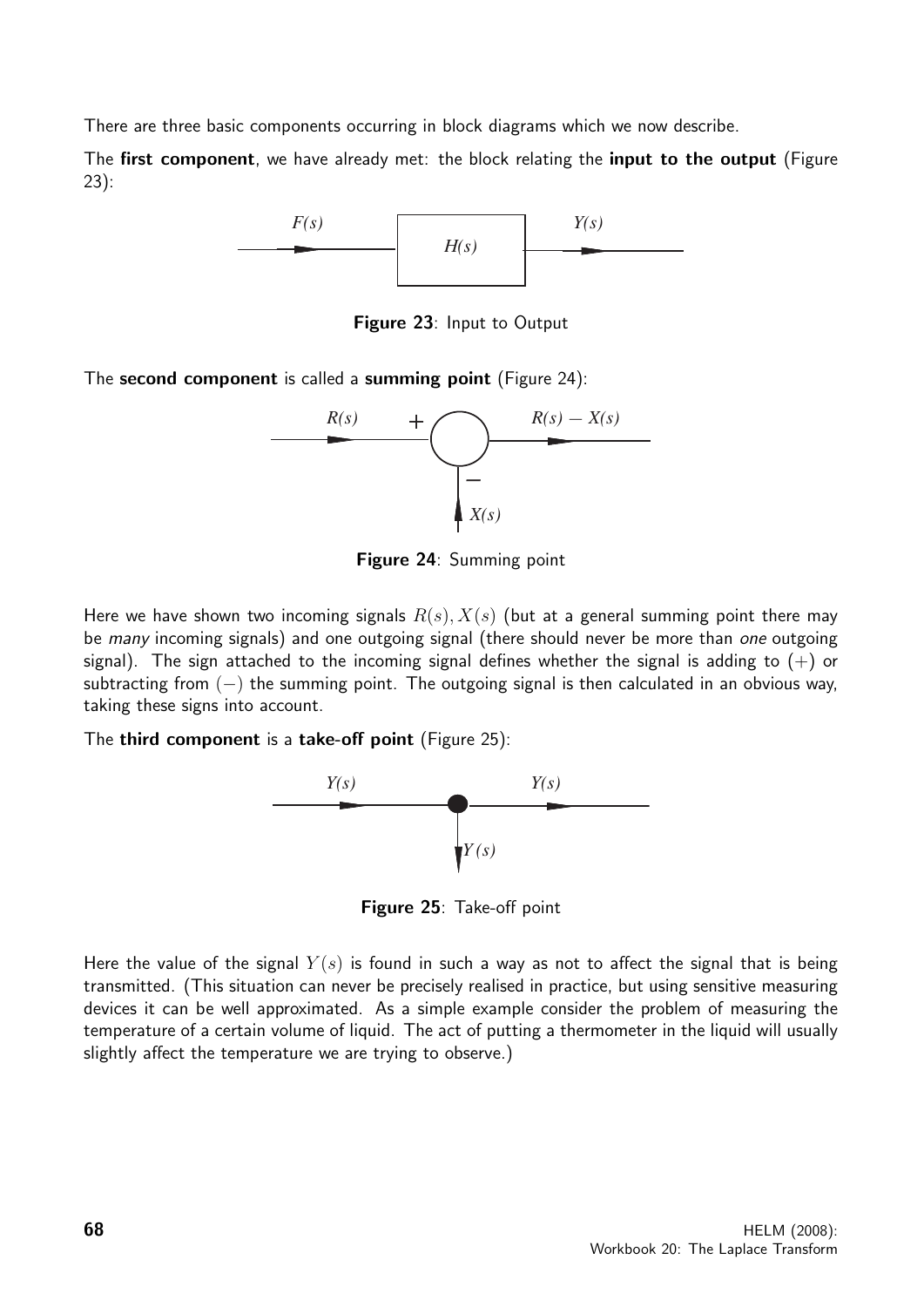An example of a block diagram is the so-called negative feedback loop, shown in Figure 26 (we are using  $G(s)$  to denote the transfer function):





Here, the output signal is tapped and subtracted from the input signal. Hence

$$
Y(s) = G(s)Y_1(s)
$$

because  $Y_1(s)$  is the input signal to the system characterised by transfer function  $G(s)$ . However, at the summing point  $Y_1(s) = F(s) - Y(s)$  and so

 $Y(s) = G(s)(F(s) - Y(s))$ 

from which we easily obtain:

.

$$
Y(s) = \left[\frac{G(s)}{1 + G(s)}\right] F(s)
$$

so that, in terms of input and output signals, the feedback loop is characterised by a transfer function

$$
\frac{G(s)}{1+G(s)}
$$

In some feedback loops the tapped signal  $Y(s)$  may be modified in some way before feedback. Using the overall transfer function we can now picture the feedback loop in a simpler way (Figure 27):



Figure 27: Feedback loop transfer function

Another type of block diagram occurs when the output from one system becomes the input to another system. For example consider the system of coupled differential equations:

$$
\frac{dx}{dt} + x = f(t)
$$
  
\n
$$
3\frac{dy}{dt} - y = x(t)
$$
  
\n
$$
x(0) = 0 \qquad y(0) = 0
$$

in which  $f(t)$  is a given input signal.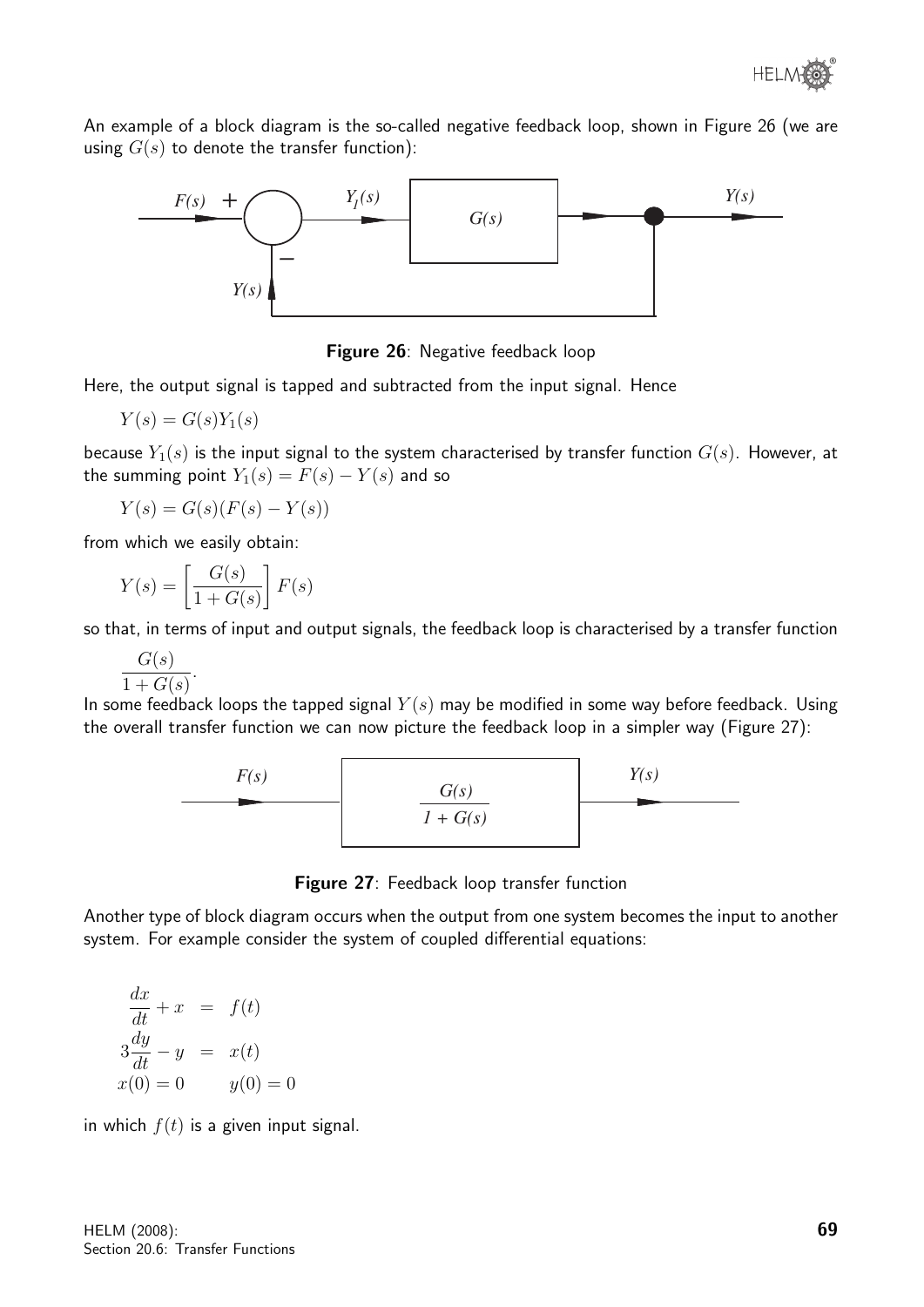In terms of Laplace transforms we have, as usual

$$
sX(s) + X(s) = F(s) \qquad 3sY(s) - Y(s) = X(s)
$$

so the transfer function for the first equation  $(G_1(s)$  say) satisfies

$$
G_1(s) \equiv \frac{X(s)}{F(s)} = \frac{1}{s+1}
$$

whilst the transfer function for the second equation  $G_2(s)$  satisfies

$$
G_2(s) \equiv \frac{Y(s)}{X(s)} = \frac{1}{3s - 1}
$$

In pictorial terms this is shown in Figure 28:



### Figure 28

So we have two transfer functions 'in series'. To find how they combine we simply find an expression connecting the final output  $Y(s)$  to the initial input  $F(s)$ . Clearly

$$
X(s) = G_1(s)F(s)
$$
 and so  $Y(s) = G_2(s)X(s) = [G_2(s)G_1(s)]F(s)$ 

So transfer functions in series are simply multiplied together. In this case the overall transfer function  $H(s)$  is:

$$
H(s) = G_1(s)G_2(s) = \frac{1}{(s+1)(3s-1)}
$$

Note that this result could be found directly from the differential equations used to model this system. If we differentiate the second differential equation of the original pair we get:

$$
3\frac{d^2y}{dt^2} - \frac{dy}{dt} = \frac{dx}{dt}
$$

Rearranging the first equation gives  $\frac{dx}{dt} = f(t) - x$ 

Substituting gives:  $3$  $d^2y$  $dt^2$  $-\frac{dy}{dt} = f(t) - x = f(t) \sqrt{ }$ 3  $\frac{dy}{dt} - y$ 1

or

$$
3\frac{d^2y}{dt^2} + 2\frac{dy}{dt} - y = f(t)
$$

which, on taking Laplace transforms, gives the s-relation  $(3s^2 + 2s - 1)Y(s) = F(s)$  implying a transfer function:

$$
H(s) = \frac{1}{3s^2 + 2s - 1} = \frac{1}{(s+1)(3s-1)}
$$

as obtained above.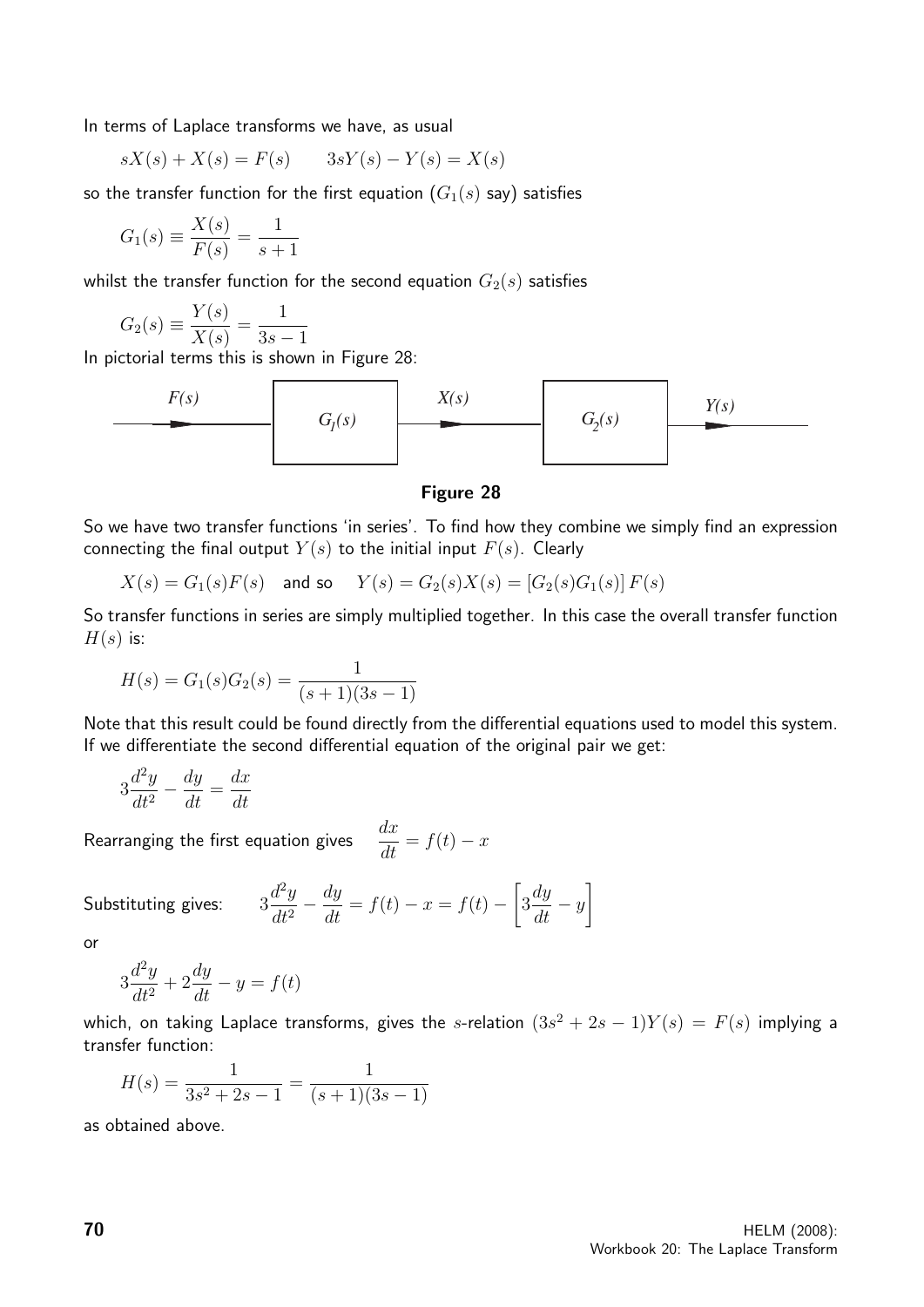

### **System response**

An engineering system is modelled by the block diagram in Figure 29:



### Figure 29

Determine the system response  $v_0(t)$  when the input function is a unit step function when  $K = 2.5$ and  $a = 0$ .

### Solution

If the system has an overall transfer function  $H(s)$  then  $V_0(s) = H(s)V_1(s)$ . But this particular system is the negative feedback loop described earlier and so

$$
H(s) = \frac{G(s)}{1 + G(s)} = \frac{\frac{K}{1 + as}}{1 + \frac{K}{1 + as}} = \frac{K}{K + 1 + as}
$$

 $\overline{r}$ 

In this particular case

$$
H(s) = \frac{2.5}{3.5 + 0.5s} = \frac{5}{7 + s}
$$

Thus the impulse response  $h(t)$  is

$$
h(t) = \mathcal{L}^{-1}{H(s)} = \mathcal{L}^{-1}\left\{\frac{5}{(7+s)}\right\} = 5e^{-7t}u(t)
$$

and so the response to a step input  $u(t)$  is given by the convolution of  $h(t)$  with  $u(t)$ 

$$
v_0(t) = \int_0^t u(t-x)5e^{-7x}u(t) dx
$$
  
= 
$$
\int_0^t 5e^{-7x} dx \qquad t > 0
$$
  
= 
$$
\left[ -\frac{5}{7}e^{-7x} \right]_0^t = -\frac{5}{7}[e^{-7t} - 1]
$$